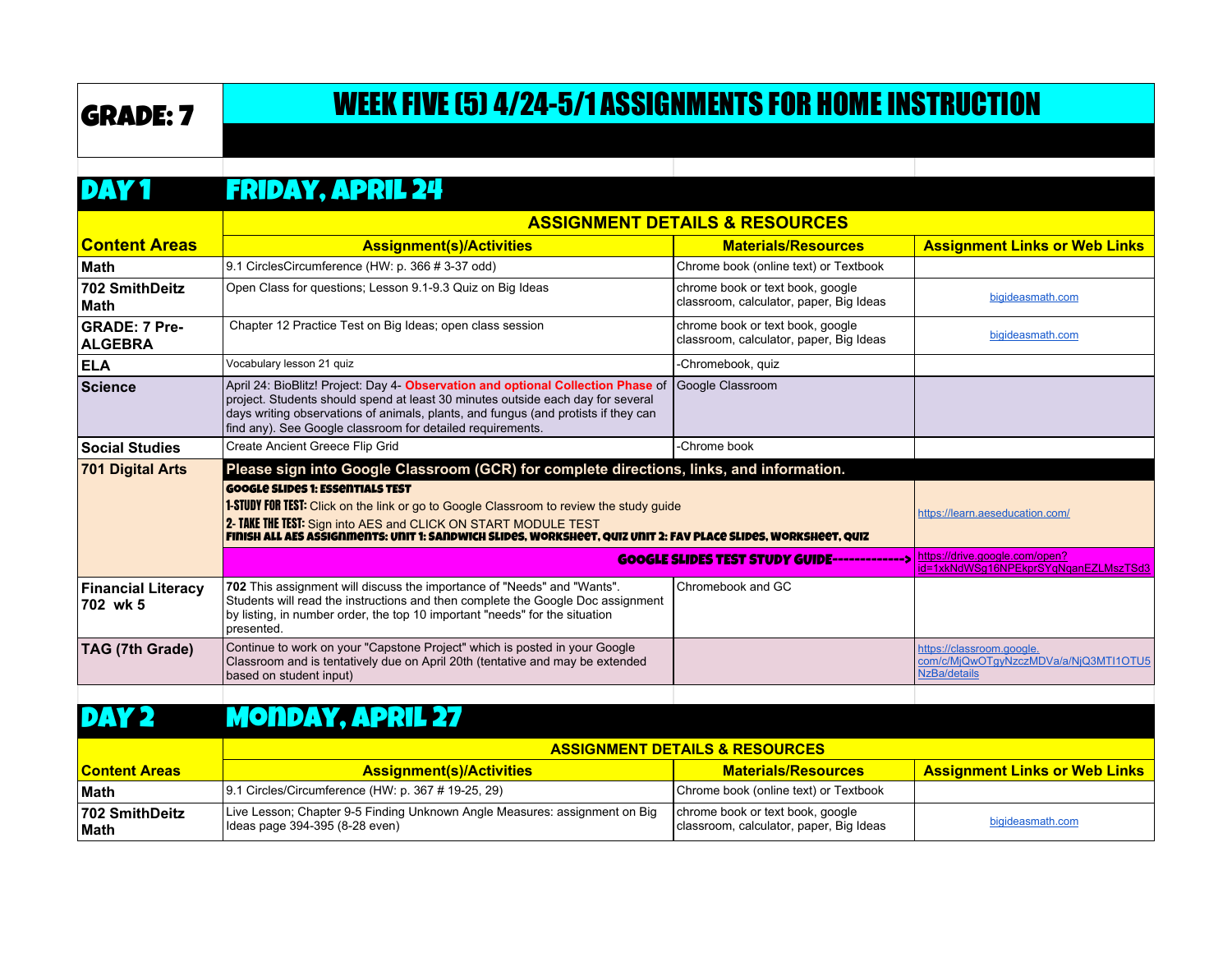| <b>GRADE: 7 Pre-</b><br><b>ALGEBRA</b> | <b>Chapter 12 Test Review Session</b>                                                                                                                                                                                                                                                                                   |                                                                   | bigideasmath.com                                                                                                                |
|----------------------------------------|-------------------------------------------------------------------------------------------------------------------------------------------------------------------------------------------------------------------------------------------------------------------------------------------------------------------------|-------------------------------------------------------------------|---------------------------------------------------------------------------------------------------------------------------------|
| <b>IELA</b>                            | Death Penalty Body Paragraph: Video on structure of this paragraph; Students will  -Chromebook, video<br>take notes on the required elements                                                                                                                                                                            |                                                                   | https://drive.google.com/file/d/1piMVs3V-<br>nytagbaafO5ytIK1S1TBSk0g/view?usp=sharing                                          |
| <b>Science</b>                         | April 27: BioBlitz! Project: Day 5- Observation and optional Collection Phase of<br>project. Students should spend at least 30 minutes outside each day for several<br>days writing observations of animals, plants, and fungus (and protists if they can<br>find any). See Google classroom for detailed requirements. | Google Classroom                                                  |                                                                                                                                 |
| <b>Social Studies</b>                  | Share and comment on Flip Grids                                                                                                                                                                                                                                                                                         | -Chrome Book                                                      |                                                                                                                                 |
| Spanish (702)                          | Paises & Capitales: labeling Spanish-speaking flags based on capital given                                                                                                                                                                                                                                              | notes provided within assingnment,<br>Google Classroom Assignment | https://docs.google.<br>$com/presentation/d/1$ jyn $I$ iQ-<br>iO6AKvVJ-<br>AL02ahHbIyAK5RpZFgLDQgiKHro/e<br>$dit?usp = sharing$ |
| <b>Financial Literacy</b><br>701 wk 5  | 701 This assignment will discuss the importance of "Needs" and "Wants".<br>Students will read the instructions and then complete the Google Doc assignment<br>by listing, in number order, the top 10 important "needs" for the situation<br>presented.                                                                 | Chromebook and GC                                                 |                                                                                                                                 |
|                                        |                                                                                                                                                                                                                                                                                                                         |                                                                   |                                                                                                                                 |

## DAY 3 TUESDAY, APRIL 28

|                                        | <b>ASSIGNMENT DETAILS &amp; RESOURCES</b>                                                                                                                                                                                                                         |                                                                             |                                                                                                                             |
|----------------------------------------|-------------------------------------------------------------------------------------------------------------------------------------------------------------------------------------------------------------------------------------------------------------------|-----------------------------------------------------------------------------|-----------------------------------------------------------------------------------------------------------------------------|
| <b>Content Areas</b>                   | <b>Assignment(s)/Activities</b>                                                                                                                                                                                                                                   | <b>Materials/Resources</b>                                                  | <b>Assignment Links or Web Links</b>                                                                                        |
| Math                                   | 9.2 Areas of Circles (HW: p. 373 # 1-12)                                                                                                                                                                                                                          | Chrome book (online text) or Textbook                                       |                                                                                                                             |
| 702 SmithDeitz<br>Math                 | Open Session; 9-5 Finding Angle Measures Activity (Google)                                                                                                                                                                                                        | chrome book or text book, google<br>classroom, calculator, paper, Big Ideas | bigideasmath.com                                                                                                            |
| <b>GRADE: 7 Pre-</b><br><b>ALGEBRA</b> | Chapter 12 Test on Big Ideas; class will be open for questions                                                                                                                                                                                                    | chrome book or text book, google<br>classroom, calculator, paper, Big Ideas | bigideasmath.com                                                                                                            |
| <b>IELA</b>                            | Death Penalty Research- LIVE LESSON at 9:00 am; How to locate examples,<br>taking notes                                                                                                                                                                           | -Chromebook, website(s)                                                     |                                                                                                                             |
| <b>Science</b>                         | April 28: BioBlitz! Project: Day 6- Written Organism Profile Phase of project.<br>Students will pick one Plant, one Animal, and one Fungus that they have found<br>and create an Organim Profile for each. Please see Google Classroom for exact<br>requirements. | Google Classroom                                                            |                                                                                                                             |
| <b>Social Studies</b>                  | Introduction to Ancient Greek Governents-LIVE discussion; Monarchy in Ancient<br>Greece                                                                                                                                                                           | -Chrome Book                                                                |                                                                                                                             |
| Spanish (701)                          | Paises & Capitales: labeling Spanish-speaking flags based on capital given                                                                                                                                                                                        | notes provided within assingnment,<br>Google Classroom Assignment           | https://docs.google.<br>$com/presentation/d/1$ jyn $I$ iQ-<br>iO6AKvVJ-<br>AL02ahHbIyAK5RpZFgLDQgiKHro/e<br>dit?usp=sharing |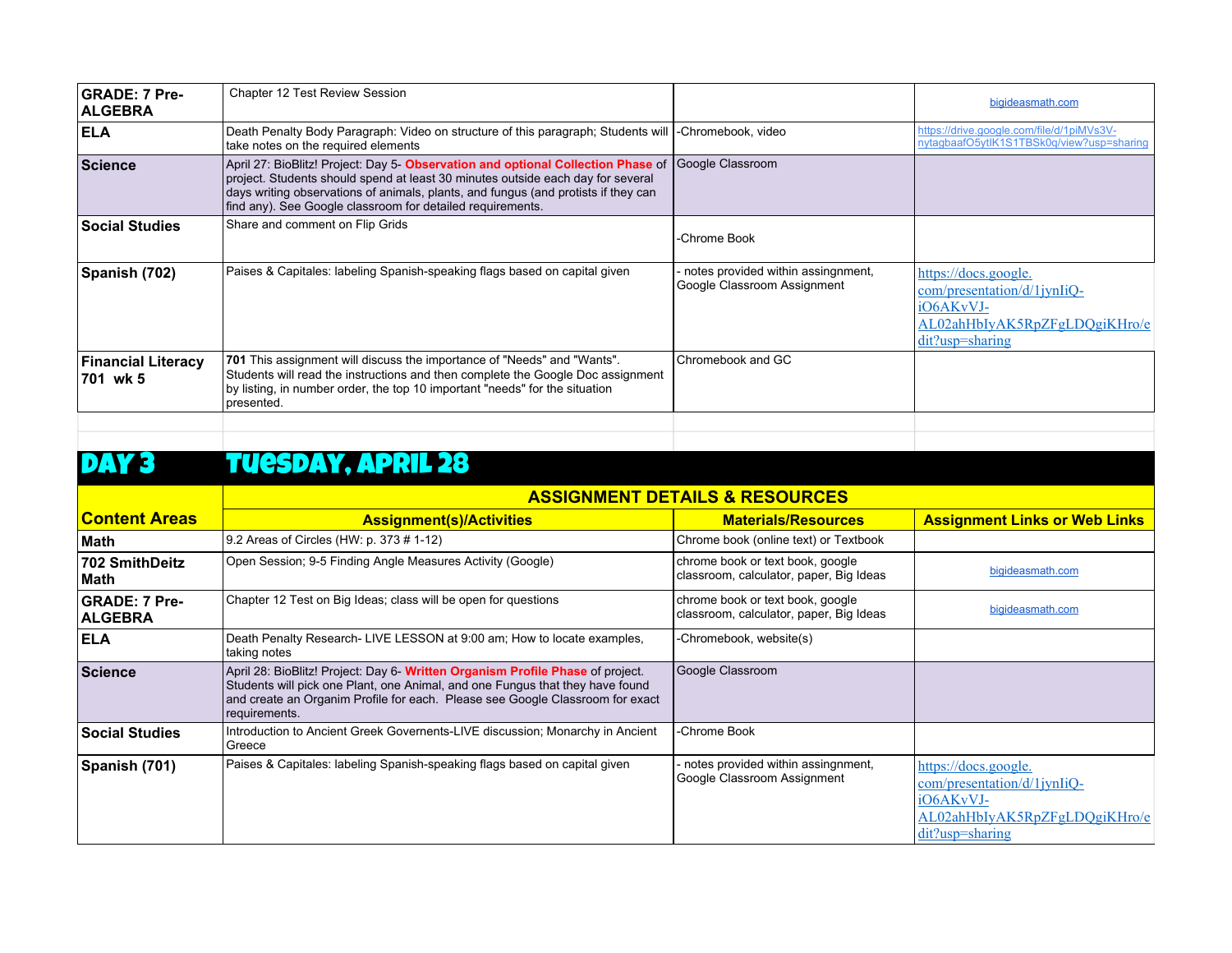| <b>Music (702)</b>                     | 1. 20th Century Music: Read the article, watch the videos, and answer the<br>questions 2. Note-naming exercise (this week includes ledger lines, please<br>watch the video for a review of this concept). Follow the directions on Google<br>Classroom page exactly as they are written! | chromebook with internet. Middle School<br>Music Google Classroom                                                                                                       |                                                                                                                                         |
|----------------------------------------|------------------------------------------------------------------------------------------------------------------------------------------------------------------------------------------------------------------------------------------------------------------------------------------|-------------------------------------------------------------------------------------------------------------------------------------------------------------------------|-----------------------------------------------------------------------------------------------------------------------------------------|
| DAY4                                   | <b>Wednesday, APRIL 29</b>                                                                                                                                                                                                                                                               |                                                                                                                                                                         |                                                                                                                                         |
|                                        |                                                                                                                                                                                                                                                                                          | <b>ASSIGNMENT DETAILS &amp; RESOURCES</b>                                                                                                                               |                                                                                                                                         |
| <b>Content Areas</b>                   | <b>Assignment(s)/Activities</b>                                                                                                                                                                                                                                                          | <b>Materials/Resources</b>                                                                                                                                              | <b>Assignment Links or Web Links</b>                                                                                                    |
| ∣Math                                  | 9.2 Areas of Circles (HW: p. 374 # 13-25 odds)                                                                                                                                                                                                                                           | Chrome book (online text) or Textbook<br>page 176                                                                                                                       |                                                                                                                                         |
| 702 SmithDeitz<br><b>Math</b>          | Chapter 9 Practice Test and Review during Live Lesson!                                                                                                                                                                                                                                   | chrome book or text book, google<br>classroom, calculator, paper, Big Ideas                                                                                             | bigideasmath.com                                                                                                                        |
| <b>GRADE: 7 Pre-</b><br><b>ALGEBRA</b> | Live Lesson; Chapter 13-1 Graphing Linear Equations; Assignment on Big Ideas<br>page 559 (10-28)                                                                                                                                                                                         | chrome book or text book, google<br>classroom, calculator, paper, Big Ideas                                                                                             | bigideasmath.com                                                                                                                        |
| <b>ELA</b>                             | Death Penalty Research: Students will research examples and take notes                                                                                                                                                                                                                   | -Chromebook, website                                                                                                                                                    | https://deathpenaltyinfo.org/state-and-<br>federal-info/federal-death-penalty/case-<br>summaries-for-modern-federal-death-<br>sentences |
| <b>Science</b>                         | April 29: BioBlitz! Project: Day 7- Written Organism Profile Phase of project.<br>Students will pick one Plant, one Animal, and one Fungus that they have found<br>and create an Organim Profile for each. Please see Google Classroom for exact<br>requirements.                        | Google Classroom                                                                                                                                                        |                                                                                                                                         |
| <b>Social Studies</b>                  | Ancient Greece Oligarchy                                                                                                                                                                                                                                                                 | -Chrome Book                                                                                                                                                            |                                                                                                                                         |
| <b>PE-DESORDI</b>                      | Assignment: WEEKS 5 : TURN IN EXIT TICKET when completed<br>1-Watch video on benefits of Fitness (4 minute video) and take quiz which can be<br>found on Google classroom.                                                                                                               | Benefits of Fitness - video                                                                                                                                             |                                                                                                                                         |
|                                        | Quiz on Benefits of Fitness (5 questions)                                                                                                                                                                                                                                                | Quiz on video- google classroom                                                                                                                                         | https://youtu.be/V6rD3CddMtc                                                                                                            |
|                                        | 1- Create a Fitness routine with 5 different exercises (2-3 minute routine)<br><b>OR</b><br>2-Create an obstacle course with 5-6 different stations within the course                                                                                                                    | Use whatever you have available in your<br>home. Don't forget you can just use body<br>weight (push up, squat, etc) Be creative<br>and share/upload on google classroom |                                                                                                                                         |
| <b>Music (701)</b>                     | 1. 20th Century Music: Read the article, watch the videos, and answer the<br>questions 2. Note-naming exercise (this week includes ledger lines, please<br>watch the video for a review of this concept). Follow the directions on Google<br>Classroom page exactly as they are written! | chromebook with internet. Middle School<br>Music Google Classroom                                                                                                       |                                                                                                                                         |

## DAY 5 THURSDAY, APRIL 30

|                                | <b>ASSIGNMENT DETAILS &amp; RESOURCES</b>                        |                                                                             |                                      |
|--------------------------------|------------------------------------------------------------------|-----------------------------------------------------------------------------|--------------------------------------|
| <u>IContent Areas</u>          | <b>Assignment(s)/Activities</b>                                  | <b>Materials/Resources</b>                                                  | <b>Assignment Links or Web Links</b> |
| <b>Math</b>                    | 9.3 Perimeter/Area of Composite Figures (HW: p. 379 # 1-17 odds) | Chrome book (online text) or Textbook                                       |                                      |
| <b>702 SmithDeitz</b><br>∣Math | Chapter 9 Test on Big Ideas; class will be open for questions    | chrome book or text book, google<br>classroom, calculator, paper, Big Ideas | bigideasmath.com                     |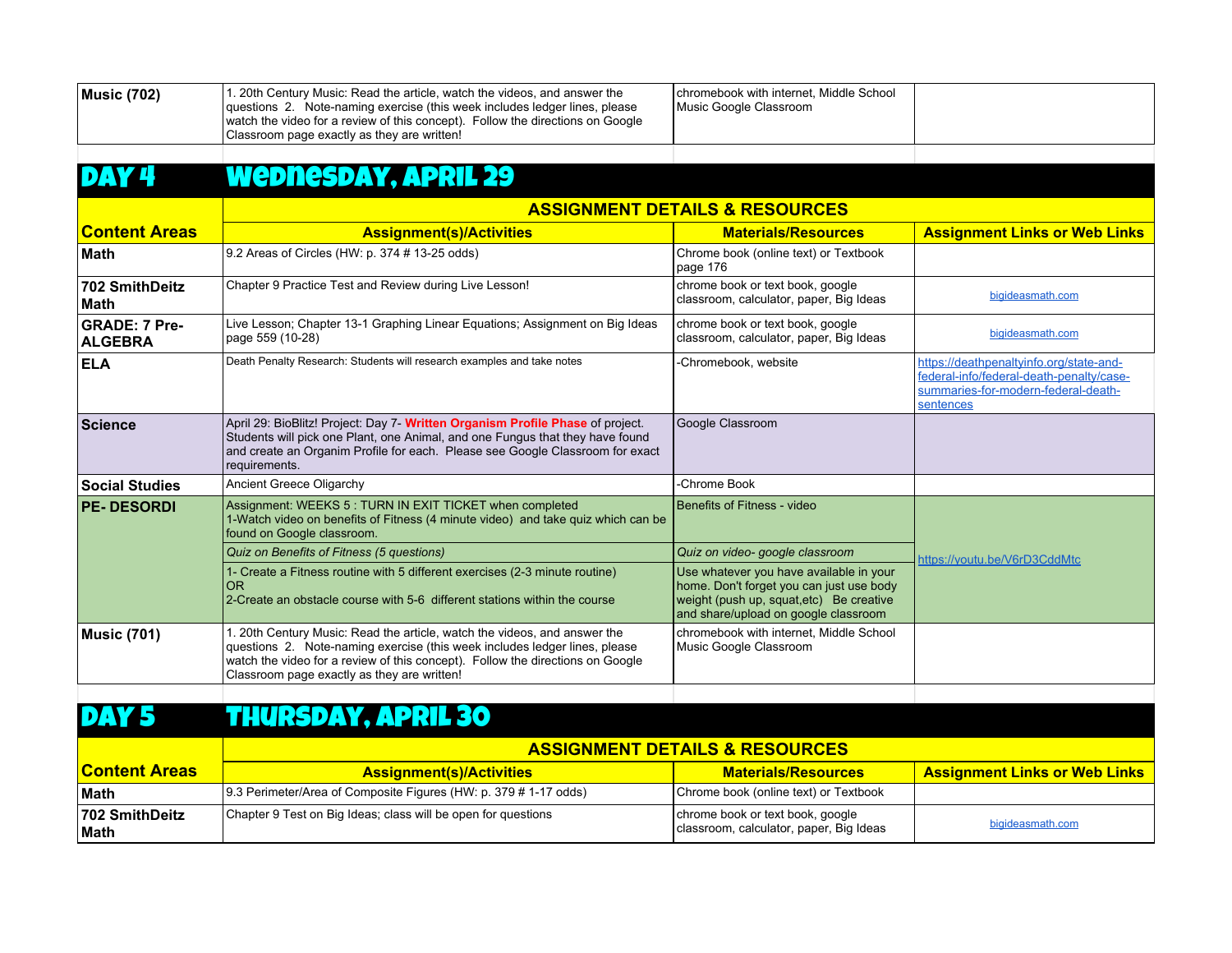| <b>GRADE: 7 Pre-</b><br><b>ALGEBRA</b> | Live Lesson; Chapter 13-2 Slope of a Lin; Assignment on Big Ideas (page 566 #9-<br>23)                                                                                                                                                                                                                                                                | chrome book or text book, google<br>classroom, calculator, paper, Big Ideas                                                                                             | bigideasmath.com             |
|----------------------------------------|-------------------------------------------------------------------------------------------------------------------------------------------------------------------------------------------------------------------------------------------------------------------------------------------------------------------------------------------------------|-------------------------------------------------------------------------------------------------------------------------------------------------------------------------|------------------------------|
| <b>ELA</b>                             | Death Penalty Body Paragraph: LIVE LESSON at 9:00 am, Writing a body<br>paragraph                                                                                                                                                                                                                                                                     | -Chromebook                                                                                                                                                             |                              |
| <b>Science</b>                         | April 30: BioBlitz! Project: Day 8- Written Organism Profile Phase of project.<br>Students will pick one Plant, one Animal, and one Fungus that they have found<br>and create an Organim Profile for each. Please see Google Classroom for exact<br>requirements.                                                                                     |                                                                                                                                                                         |                              |
| <b>Social Studies</b>                  | Ancient Greece Tyranny                                                                                                                                                                                                                                                                                                                                | -Chrome Book                                                                                                                                                            |                              |
| <b>PE-DESORDI</b>                      | Assignment: WEEKS 5 : TURN IN EXIT TICKET when completed<br>1-Watch video on benefits of Fitness (4 minute video) and take quiz which can be<br>found on Google classroom.                                                                                                                                                                            | Benefits of Fitness - video                                                                                                                                             |                              |
|                                        | Quiz on Benefits of Fitness (5 questions)                                                                                                                                                                                                                                                                                                             | Quiz on video- google classroom                                                                                                                                         | https://youtu.be/V6rD3CddMtc |
|                                        | 1- Create a Fitness routine with 5 different exercises (2-3 minute routine)<br>0 <sub>R</sub><br>2-Create an obstacle course with 5-6 different stations within the course                                                                                                                                                                            | Use whatever you have available in your<br>home. Don't forget you can just use body<br>weight (push up, squat, etc) Be creative<br>and share/upload on google classroom |                              |
| Art                                    | Create a 3D Hole: This is a type of optical illusion! There are many drawing tricks<br>techniques to create the illusion of depth/space. You have already practiced this<br>with your 2 point perspective drawings now here is another way that uses the<br>direction and thickness of lines and changes in value to create the illusion of<br>space. | All PDF's, Directions, Videos, and Project<br>information will be posted in Google<br>Classroom. Please submit all artwork<br>digitally thorugh Artsonia                |                              |
|                                        |                                                                                                                                                                                                                                                                                                                                                       |                                                                                                                                                                         |                              |

#### DAY 6 FRIDAY, MAY 1

#### **ASSIGNMENT DETAILS & RESOURCES**

| <u>lContent Areas</u>                  | <b>Assignment(s)/Activities</b>                                                                                                                                                                                                                                                                                               | <b>Materials/Resources</b>                                                  | <b>Assignment Links or Web Links</b>                                   |
|----------------------------------------|-------------------------------------------------------------------------------------------------------------------------------------------------------------------------------------------------------------------------------------------------------------------------------------------------------------------------------|-----------------------------------------------------------------------------|------------------------------------------------------------------------|
| Mathematics                            |                                                                                                                                                                                                                                                                                                                               |                                                                             |                                                                        |
| 702 SmithDeitz<br>∣Math                | SEL Day!; Open Q&A Session; Reminder ST MATH DUE TODAY                                                                                                                                                                                                                                                                        | chrome book or text book, google<br>classroom, calculator, paper, Big Ideas | bigideasmath.com                                                       |
| <b>GRADE: 7 Pre-</b><br><b>ALGEBRA</b> | SEL Day!; Open Q&A Session; Reminder ST MATH DUE TODAY                                                                                                                                                                                                                                                                        | chrome book or text book, google<br>classroom, calculator, paper, Big Ideas | bigideasmath.com                                                       |
| <b>ELA</b>                             | SEL Day                                                                                                                                                                                                                                                                                                                       |                                                                             |                                                                        |
| Science                                | <b>SEL Day</b>                                                                                                                                                                                                                                                                                                                |                                                                             |                                                                        |
| <b>Social Studies</b>                  | SEL Day                                                                                                                                                                                                                                                                                                                       | -Chrome Book                                                                |                                                                        |
| Digital Arts 702                       | Please sign into Google Classroom (GCR) for complete directions, links, and information.                                                                                                                                                                                                                                      |                                                                             |                                                                        |
|                                        | <b>GOOGLE SLIDES 1: ESSENTIALS TEST</b><br><b>1-STUDY FOR TEST:</b> Click on the link or go to Google Classroom to review the study guide<br>2- TAKE THE TEST: Sign into AES and CLICK ON START MODULE TEST<br>FINISH ALL AES ASSIGNMENTS: UNIT 1: SANDWICH SLIDES, WORKSHEET, QUIZ UNIT 2: FAV PLACE SLIDES, WORKSHEET, QUIZ |                                                                             | https://learn.aeseducation.com/                                        |
|                                        |                                                                                                                                                                                                                                                                                                                               | <b>GOOGLE SLIDES TEST STUDY GUIDE-------------&gt;</b>                      | https://drive.google.com/open?<br>id=1xkNdWSg16NPEkprSYqNganEZLMszTSd3 |